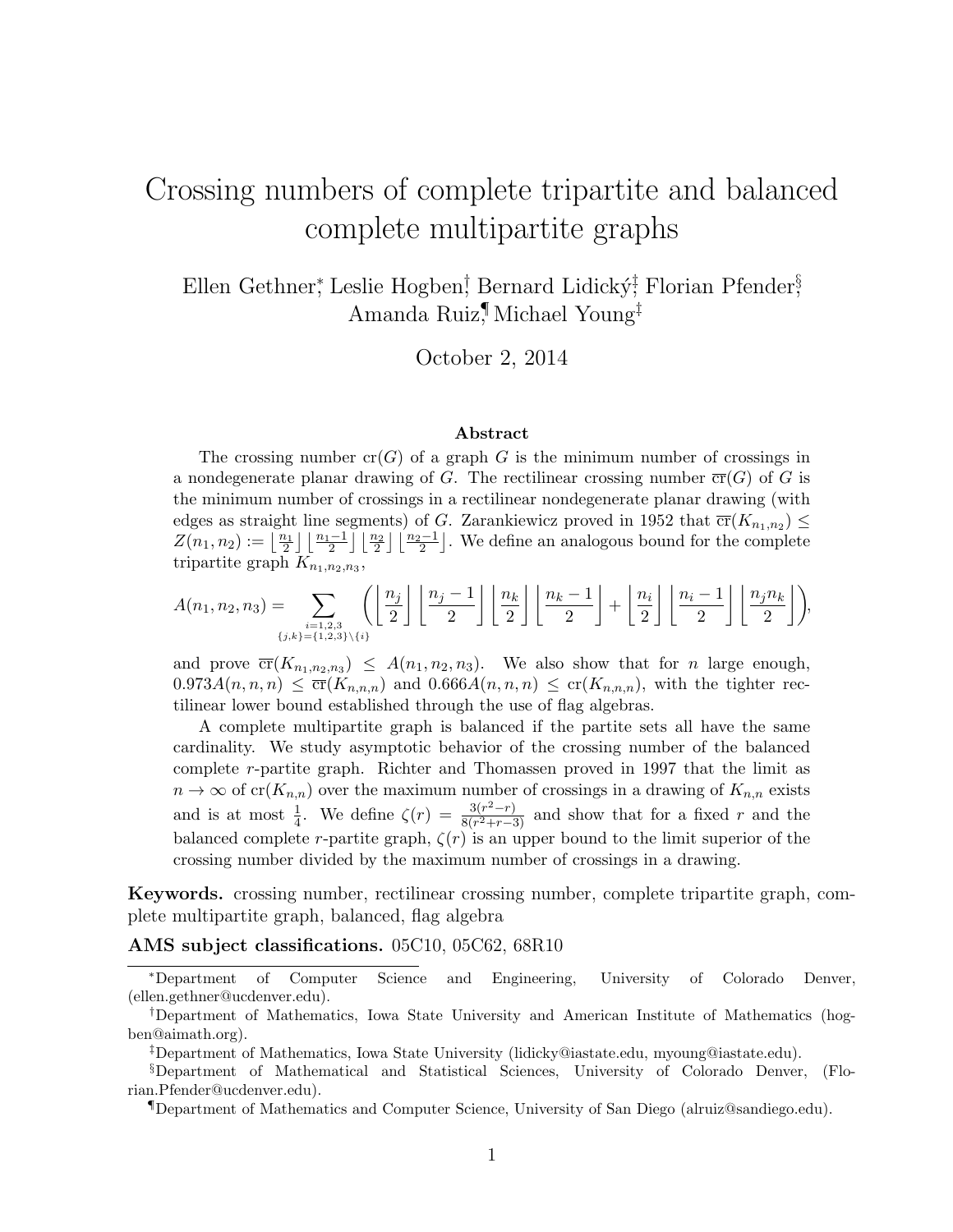### 1 Introduction

This paper deals with two main topics, the crossing numbers and rectilinear crossing numbers of complete tripartite graphs, and the asymptotic behavior of the crossing number of a balanced complete multipartite graph. In the introduction, we provide background, present definitions, state our main results, and make related conjectures.

A plane drawing of a graph is a good drawing if no more than two edges intersect at any point that is not a vertex, edges incident with a common vertex do not cross, no pair of edges cross more than once, and edges that intersect at a non-vertex must cross. The *crossing number* of a good drawing  $D$  is the number of non-vertex edge intersections in  $D$ . The *crossing number* of a graph G is

$$
\operatorname{cr}(G) := \min\{\operatorname{cr}(D) : D \text{ is a good drawing of } G\}.
$$

Clearly a graph G is planar if and only if  $cr(G) = 0$ . Turán contemplated the question of determining the crossing number of the complete bipartite graph  $K_{n,m}$  during World War II, as described in [\[18\]](#page-10-0). After he posed the problem in lectures in Poland in 1952, Zarankiewicz [\[20\]](#page-10-1) proved that

$$
\operatorname{cr}(K_{n,m}) \le Z(n,m) := \left\lfloor \frac{n}{2} \right\rfloor \left\lfloor \frac{n-1}{2} \right\rfloor \left\lfloor \frac{m}{2} \right\rfloor \left\lfloor \frac{m-1}{2} \right\rfloor
$$

and attempted to prove  $cr(K_{n,m}) = Z(n,m)$ ; the latter equality has become known as Zarankiewicz's Conjecture. Hill's Conjecture for the crossing number of the complete graph  $K_n$  is

$$
\operatorname{cr}(K_n) = H(n) := \frac{1}{4} \left\lfloor \frac{n}{2} \right\rfloor \left\lfloor \frac{n-1}{2} \right\rfloor \left\lfloor \frac{n-2}{2} \right\rfloor \left\lfloor \frac{n-3}{2} \right\rfloor,
$$

and it is known that  $cr(K_n) \leq H(n)$ . Background on crossing numbers, including these well-known conjectures, can be found in [\[3\]](#page-9-0) and [\[16\]](#page-10-2).

We establish an upper bound for the rectilinear crossing number of a complete tripartite graph that is analogous to Zarankiewicz' bound. Define

$$
A(n_1, n_2, n_3) := \sum_{\{j,k\}=\{1,2,3\}\setminus\{i\}} \left( \left\lfloor \frac{n_j}{2} \right\rfloor \left\lfloor \frac{n_j-1}{2} \right\rfloor \left\lfloor \frac{n_k}{2} \right\rfloor \left\lfloor \frac{n_k-1}{2} \right\rfloor + \left\lfloor \frac{n_i}{2} \right\rfloor \left\lfloor \frac{n_j-1}{2} \right\rfloor \left\lfloor \frac{n_jn_k}{2} \right\rfloor \right).
$$

Very little is known about exact values of crossing numbers of complete tripartite graphs, except when two of the parts are small. For example,  $\mathrm{cr}(K_{1,3,n}) = 2 \left\lfloor \frac{n}{2} \right\rfloor$  $\frac{n}{2}$  $\lfloor \frac{n-1}{2} \rfloor + \lfloor \frac{n}{2} \rfloor$  $\frac{n}{2}$  and  $cr(K_{2,3,n}) = 4 \left\lfloor \frac{n}{2} \right\rfloor$  $\frac{n}{2} \lfloor \frac{n-1}{2} \rfloor + n$  are established in [\[2\]](#page-9-1),  $\operatorname{cr}(K_{1,4,n}) = n(n-1)$  is established in [\[8,](#page-10-3) [10\]](#page-10-4), and  $\text{cr}(\overline{K}_{2,4,n}) = 6 \left\lfloor \frac{n}{2} \right\rfloor$  $\frac{n}{2}$   $\lfloor \frac{n-1}{2} \rfloor + 2n$  is established in [\[9\]](#page-10-5). It is straightforward to verify that  $A(1,3,n) = 2 \frac{n}{2}$  $\frac{n}{2}$   $\lfloor \frac{n-1}{2} \rfloor$  +  $\lfloor \frac{n}{2} \rfloor$  $\left[\frac{n}{2}\right] = \text{cr}(K_{1,3,n}), A(2,3,n) = 4\left[\frac{n}{2}\right]$  $\frac{n}{2}$  $\lfloor \frac{n-1}{2} \rfloor + n = \text{cr}(K_{2,3,n}),$  $A(1, 4, n) = n(n-1) = \text{cr}(\overline{K}_{1,4,n})$  and  $A(2, 4, n) = 6 \left\lfloor \frac{n}{2} \right\rfloor$  $\frac{n}{2}$  $\lfloor \frac{n-1}{2} \rfloor + 2n = \text{cr}(\overline{K}_{2,4,n}).$ 

A good planar drawing of G is rectilinear if every edge is drawn as a straight line segment, and the *rectilinear crossing number*  $\overline{\text{cr}}(G)$  of G is the minimum number of crossings in a rectilinear drawing of G; clearly cr(G)  $\leq \overline{cr}(G)$ . Zarankiewicz proved that cr( $K_{n,m}$ )  $\leq$  $Z(n, m)$  by exhibiting a drawing that actually proves  $\overline{cr}(K_{n,m}) \leq Z(n, m)$ , because the drawing is rectilinear.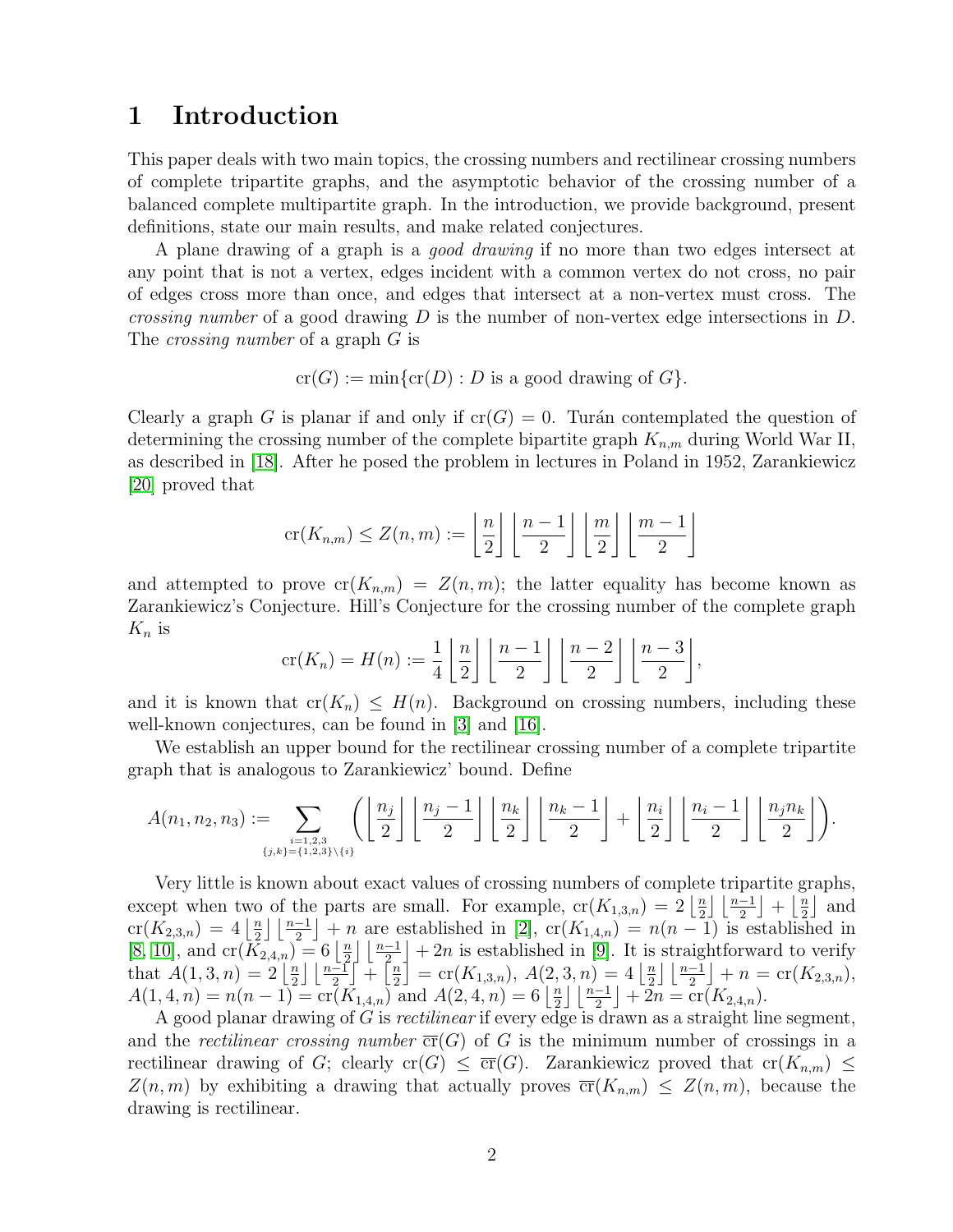The next three theorems give bounds on the crossing number and rectilinear crossing number of complete tripartite graphs and are proved in Section [2.](#page-3-0)

<span id="page-2-2"></span>**Theorem 1.1.** For all  $n_1, n_2, n_3 \ge 1$ ,  $cr(K_{n_1, n_2, n_3}) \le \overline{cr}(K_{n_1, n_2, n_3}) \le A(n_1, n_2, n_3)$ .

<span id="page-2-0"></span>**Theorem 1.2.** For n large enough,  $0.666A(n, n, n) \leq c r(K_{n,n,n}).$ 

<span id="page-2-1"></span>**Theorem 1.3.** For n large enough,  $0.973A(n, n, n) \leq \overline{cr}(K_{n,n,n}).$ 

Theorem [1.2](#page-2-0) is proved by a counting argument that has an inherent limitation, whereas Theorem [1.3](#page-2-1) is proved by using flag algebras. Theorems [1.1,](#page-2-2) [1.2,](#page-2-0) and [1.3,](#page-2-1) provide evidence for the next two conjectures.

Conjecture 1.4.  $\overline{\text{cr}}(K_{n_1,n_2,n_3}) = A(n_1,n_2,n_3)$ .

Conjecture 1.5.  $\overline{\text{cr}}(K_{n_1,n_2,n_3}) = \text{cr}(K_{n_1,n_2,n_3}).$ 

These two conjectures (if true) imply  $cr(K_{n_1,n_2,n_3}) = A(n_1,n_2,n_3)$ .

A complete multipartite graph is balanced if the partite sets all have the same cardinality. In [\[16\]](#page-10-2) it is shown that  $\lim_{n\to\infty} \frac{\text{cr}(K_n)}{n}$  $\frac{\Gamma(K_n)}{\binom{n}{4}} \leq \frac{3}{8}$  $rac{3}{8}$  and  $\lim_{n\to\infty} \frac{\text{cr}(K_{n,n})}{(n)^2}$  $\frac{\left(K_{n,n}\right)}{\left(n\right)^2} \leq \frac{1}{4}$  $\frac{1}{4}$  and the limits exist. We establish an analogous upper bound for the balanced complete  $r$ -partite graph. The maximum crossing number of a graph G is

 $CR(G) := \max\{cr(D) : D \text{ is a good drawing of } G\}.$ 

With this notation, it is shown in [\[16\]](#page-10-2) that

$$
\lim_{n \to \infty} \frac{\text{cr}(K_n)}{\text{CR}(K_n)} \le \lim_{n \to \infty} \frac{H(n)}{\text{CR}(K_n)} = \frac{3}{8}
$$
 and 
$$
\lim_{n \to \infty} \frac{\text{cr}(K_{n,n})}{\text{CR}(K_{n,n})} \le \lim_{n \to \infty} \frac{Z(n,n)}{\text{CR}(K_{n,n})} = \frac{1}{4}.
$$

To state our bound for the complete multipartite graph, we need additional notation. The balanced complete r-partite graph  $K_{n,\dots,n}$  will be denoted by  $\bigvee^{r}\overline{K_{n}}$  because it is the join of r copies of the complement of  $K_n$ . Note that  $\sqrt{\frac{2K_n}{K_n}} = K_{n,n}$ ,  $\sqrt{\frac{2K_n}{K_n}} = K_{n,n,n}$ , and  $\bigvee^n \overline{K_1} = K_n.$ 

Remark 1.6. The maximum crossing number can be computed as the number of choices of 4 endpoints that can produce a crossing, and can be realized by a rectilinear drawing with vertices evenly spaced on a circle and vertices in the same partite set consecutive (this is well-known for the complete graph and complete bipartite graph). Thus  $CR(K_n) = \binom{n}{4}$  $\binom{n}{4}$  and

<span id="page-2-3"></span>
$$
CR(\bigvee^{r} \overline{K_n}) = {r \choose 2} {n \choose 2}^{2} + r {r-1 \choose 2} {n \choose 2} {n \choose 1}^{2} + {r \choose 4} {n \choose 1}^{4},
$$
(1)

with  $(1)$  obtained by choosing points partitioned among the partite sets as  $(2,2)$ ,  $(2,1,1)$ , and  $(1,1,1,1)$ . For  $r = 2, 3, 4$  this yields

- 1. CR( $\sqrt{2 K_n}$ ) =  $\binom{n}{2}$  ${n \choose 2}^2,$
- 2. CR( $\sqrt[3]{K_n}$ ) = 3 $\binom{n}{2}$  $\binom{n}{2}^2 + 3\binom{n}{2}$  $\binom{n}{2}\binom{n}{1}^2$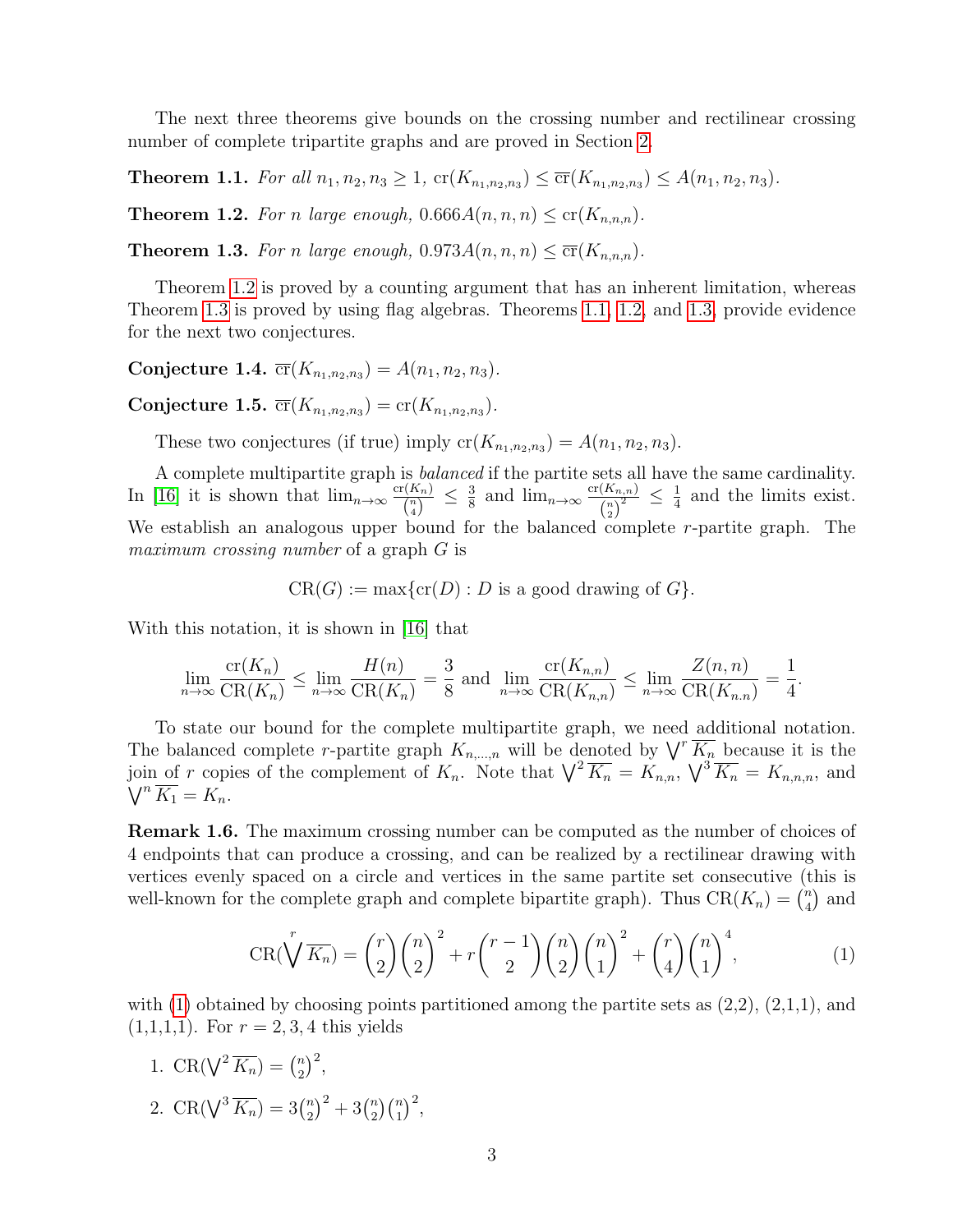3. CR( $\sqrt[4]{K_n}$ ) = 6 $\binom{n}{2}$  $\binom{n}{2}^2 + 12\binom{n}{2}$  $\binom{n}{2}\binom{n}{1}^2 + \binom{n}{1}$  $\binom{n}{1}^4$ .

A *geodesic spherical drawing* of  $G$  is a good drawing of  $G$  obtained by placing the vertices of G on a sphere, drawing edges as geodesics, and projecting onto the plane. In a random geodesic drawing, the vertices are placed randomly on the sphere. For integers  $r \geq 2$  and  $n \geq 1$ , define  $s(r, n)$  to be the expected number of crossings in a random geodesic spherical drawing of  $\bigvee^r \overline{K_n}$  and  $\zeta(r) := \frac{3(r^2-r)}{8(r^2+r-5)}$  $\frac{3(r^2-r)}{8(r^2+r-3)}$ . The next theorem is proved in Section [3.](#page-8-0)

<span id="page-3-2"></span>**Theorem 1.7.** For  $r \geq 2$ ,  $\lim_{n \to \infty} \frac{s(r,n)}{CR(\sqrt{r}R)}$  $\frac{s(r,n)}{\text{CR}(\sqrt{r}\,\overline{K_n})}=\zeta(r).$ 

**Corollary 1.8.**  $\limsup_{n\to\infty} \frac{\operatorname{cr}(\sqrt{r}\ \overline{K_n})}{\operatorname{CR}(\sqrt{r}\ \overline{K_n})}$  $\frac{\operatorname{cr}(\sqrt{K_n})}{\operatorname{CR}(\sqrt{K_n})} \leq \zeta(r).$ 

**Observation 1.9.** Note that  $\zeta(r) = \frac{3(r^2-r)}{8(r^2+r-5)}$ **Observation 1.9.** Note that  $\zeta(r) = \frac{3(r^2-r)}{8(r^2+r-3)}$  is monotonically increasing for  $r \geq 3$ , so  $\frac{1}{4} = \zeta(2) = \zeta(3) < \zeta(4) < \cdots < \zeta(r) < \zeta(r+1) < \cdots < \frac{3}{8}$ , and  $\lim_{r \to \infty} \zeta(r) = \frac{3}{8}$ .  $\frac{3}{8}$ , and  $\lim_{r\to\infty} \zeta(r) = \frac{3}{8}$ .

Observation 1.10.  $As n \to \infty$ ,  $CR(\bigvee^3 \overline{K_n}) \approx 3\frac{n^4}{4} + 3\frac{n^4}{2} = \frac{9}{4}$  $\frac{9}{4}n^4$  and  $A(n,n,n) \approx 3\left(\frac{n^4}{16} + \frac{n^4}{8}\right)$ 8  $=$  $\frac{9}{16}n^4$ , so  $\lim_{n\to\infty} \frac{A(n,n,n)}{CR(\sqrt[3]{\frac{K_n}{K_n}})}$  $\frac{A(n,n,n)}{\text{CR}(\sqrt{3}|\overline{K_n})}=\frac{1}{4}=\zeta(3).$ 

### <span id="page-3-0"></span>2 Proofs of Theorems [1.1,](#page-2-2) [1.2,](#page-2-0) and [1.3](#page-2-1)

In this section we define a drawing of  $K_{n_1,n_2,n_3}$  and use it to show that  $\overline{\mathrm{cr}}(K_{n_1,n_2,n_3}) \leq$  $A(n_1, n_2, n_2)$  for all  $n_1, n_2, n_3$ . We also prove that asymptotically  $0.666A(n, n, n) \leq cr(K_{n,n,n})$ and  $0.973A(n, n, n) \leq \overline{\mathrm{cr}}(K_{n,n,n})$  for large n.

The standard way of producing a rectilinear drawing of the complete bipartite graph  $K_{n,m}$  with  $Z(n,m)$  crossings is a 2-line drawing, constructed by drawing two perpendicular lines and placing the vertices of each partite set on one of the lines, with about half of the points on either side of the intersection of the lines. In the next definition we extend the idea of a 2-line drawing.

<span id="page-3-1"></span>**Definition 2.1.** An alternating 3-line drawing of  $K_{n_1,n_2,n_3}$  is produced as follows:

- 1. Draw 3 rays  $\overrightarrow{r_1}, \overrightarrow{r_2}, \overrightarrow{r_3}$  (called the *large rays*) that all originate from one point (called the center) with an angle of 120◦ between each pair of rays.
- 2. For every  $i \in \{1, 2, 3\}$ , draw a ray  $\overleftarrow{t_i}$  (called a *small ray*) from the center in the opposite direction of  $\overrightarrow{r_1}$ . We call  $\overleftarrow{r_i}$  and  $\overrightarrow{r_i}$  *opposite* rays, and together they form the *i*th line  $\ell_i$ .
- 3. For  $i = 1, 2, 3$ :
	- (a) Define  $a_i := \left\lceil \frac{n_i}{2} \right\rceil$  $\frac{n_i}{2}$  and  $b_i := \left\lfloor \frac{n_i}{2} \right\rfloor$  $\frac{i_i}{2}$
	- (b) On  $\overrightarrow{r_i}$ , place  $a_i$  points at distances  $\frac{1}{a_i+1}, \frac{2}{a_i+1}, \ldots, \frac{a_i}{a_i+1}$  from the center.
	- (c) On  $\overleftarrow{r_i}$ , place  $b_i$  points at distances 3, 4, ...,  $b_i + 2$  from the center.
- 4. For each pair of points not on the same line  $\ell_i$ , draw the line segment between the points.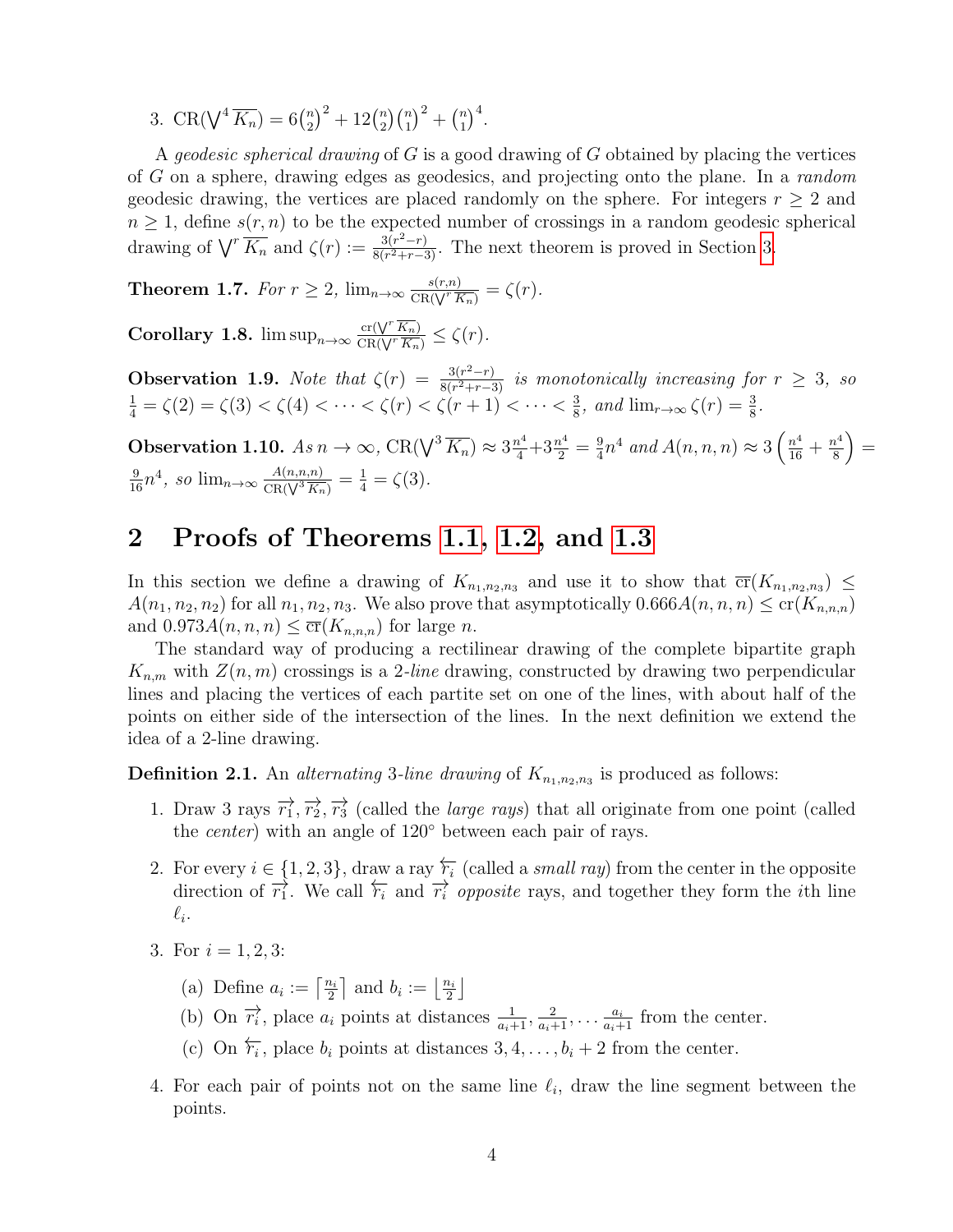

<span id="page-4-0"></span>Figure 1: An alternating 3-line drawing of  $K_{5,5,5}$ . Points on opposite rays are in one partite set. The partite sets are distinguished by the color of the nodes. The distances were slightly adjusted for visual clarity. The rays and unit circle are shown faint and dotted.

The rays in Definition [2.1](#page-3-1) are not part of the drawing but are useful reference terms. Figure [1](#page-4-0) shows an alternating 3-line drawing of  $K_{5,5,5}$ .

The function defined in [\(2\)](#page-4-1) below more naturally captures the number of crossings in an alternating 3-line drawing.

<span id="page-4-1"></span>
$$
A_{3L}(n_1, n_2, n_3) := \sum_{\substack{i=1,2,3\\ \{j,k\}=\{1,2,3\}\setminus\{i\}}} \left[ \binom{\left\lceil \frac{n_j}{2} \right\rceil}{2} \binom{\left\lceil \frac{n_k}{2} \right\rceil}{2} + \binom{\left\lceil \frac{n_j}{2} \right\rceil}{2} \binom{\left\lfloor \frac{n_k}{2} \right\rfloor}{2} + \binom{\left\lfloor \frac{n_j}{2} \right\rfloor}{2} \binom{\left\lfloor \frac{n_k}{2} \right\rfloor}{2} + \binom{\left\lfloor \frac{n_j}{2} \right\rfloor}{2} \binom{\left\lfloor \frac{n_k}{2} \right\rfloor}{2} + \binom{\left\lfloor \frac{n_j}{2} \right\rfloor}{2} \binom{\left\lfloor \frac{n_k}{2} \right\rfloor}{2} + \binom{\left\lfloor \frac{n_j}{2} \right\rfloor}{2} \binom{\left\lfloor \frac{n_k}{2} \right\rfloor}{2} + \binom{\left\lfloor \frac{n_j}{2} \right\rfloor}{2} \binom{\left\lfloor \frac{n_k}{2} \right\rfloor}{2} \right].
$$
\n(2)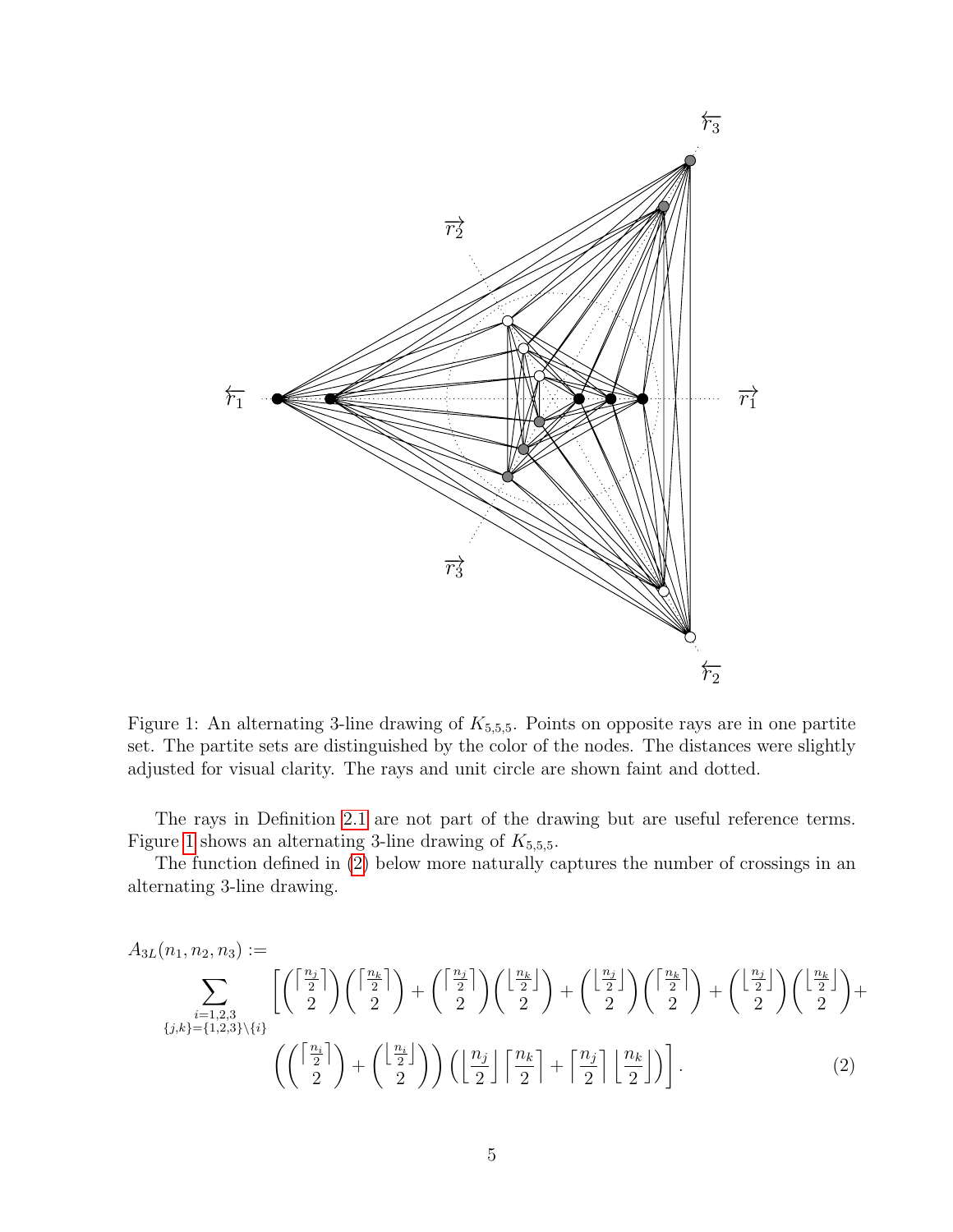<span id="page-5-1"></span>**Theorem 2.2.** For  $n_1, n_2, n_3 \geq 1$ , an alternating 3-line drawing of  $K_{n_1,n_2,n_3}$  has at most  $A_{3L}(n_1, n_2, n_3)$  crossings.

Proof. We count the maximum number of possible crossings in an alternating 3-line drawing of  $K_{n_1,n_2,n_3}$ . There are two types of pairs of points that can result in crossings,  $(2,2)$  and  $(2,1,1)$ , arising from choosing points partitioned among the partite sets as  $(2,2)$  and  $(2,1,1)$ . Throughout this proof,  $\{i, j, k\} = \{1, 2, 3\}.$ 

For type (2,2), if at least one pair of points has a point from each of the large and small ray, i.e., from two opposite rays, we do not get a crossing. Thus we assume each set of two points in the same partite set is actually on the same ray. We can choose any two rays that are not opposite, with each ray to contain two points. There are 12 pairs of rays (omitting the opposite pairs), including 3 cases of  $\left\lceil \frac{n_j}{2} \right\rceil$  and  $\left\lceil \frac{n_k}{2} \right\rceil$  $\frac{2k}{2}$  points, 3 cases of  $\lfloor \frac{n_j}{2} \rfloor$  and  $\lfloor \frac{n_k}{2} \rfloor$  $\frac{i_k}{2}$ points, and 6 cases of  $\left\lceil \frac{n_j}{2} \right\rceil$  points and  $\left\lfloor \frac{n_k}{2} \right\rfloor$  $\frac{v_k}{2}$  points. Thus there are at most

$$
\sum_{\substack{i=1,2,3\\ \{j,k\}=\{1,2,3\}\setminus\{i\}}} \left[\binom{\left\lceil\frac{n_j}{2}\right\rceil}{2}\binom{\left\lceil\frac{n_k}{2}\right\rceil}{2}+\binom{\left\lceil\frac{n_j}{2}\right\rceil}{2}\binom{\left\lfloor\frac{n_k}{2}\right\rfloor}{2}+\binom{\left\lfloor\frac{n_j}{2}\right\rfloor}{2}\binom{\left\lceil\frac{n_k}{2}\right\rceil}{2}+\binom{\left\lfloor\frac{n_j}{2}\right\rfloor}{2}\binom{\left\lfloor\frac{n_k}{2}\right\rfloor}{2}
$$

crossings of type (2,2).

Consider pairs of points partitioned as type  $(2,1,1)$ . Denote by B the unit ball centered at the center of the drawing. Observe that the line segment between any two points on small rays is disjoint from B and the line segment between any two points on large rays is entirely in B. If we choose the two points in the same partite set from opposite rays, then we do not get a crossing. Thus we assume the two points in the same partite set are actually on the same ray.

We can choose any one ray to contain the two points from a  $(2,1,1)$  partition of points. Suppose the ray chosen is  $\overrightarrow{r_i}$  or  $\overleftarrow{r_i}$ , where  $i \in \{1, 2, 3\}$ . Line  $\ell_i$  containing  $\overrightarrow{r_i}$  and  $\overleftarrow{r_i}$  divides the plane to two half-planes. To have a crossing, the other two points must come from the same half-plane. Thus the number of choices of pairs of points from the two rays in one half plane is  $\lfloor \frac{n_j}{2} \rfloor \lceil \frac{n_k}{2} \rceil + \lceil \frac{n_j}{2} \rceil \lfloor \frac{n_k}{2} \rfloor$ . Each of these is multiplied by the choice of pair from  $\overrightarrow{r_i}$  and  $\overleftarrow{r_i}$ , which gives the maximum number of crossings containing a pair from  $\overrightarrow{r_i}$  or  $\overleftarrow{r_i}$  as

<span id="page-5-0"></span>
$$
\left( \binom{\left\lceil \frac{n_i}{2} \right\rceil}{2} + \binom{\left\lfloor \frac{n_i}{2} \right\rfloor}{2} \right) \left( \left\lfloor \frac{n_j}{2} \right\rfloor \left\lceil \frac{n_k}{2} \right\rceil + \left\lceil \frac{n_j}{2} \right\rceil \left\lfloor \frac{n_k}{2} \right\rfloor \right). \tag{3}
$$

The maximum number of crossings of type  $(2, 1, 1)$  is obtained by summing  $(3)$  over all choices of  $i \in \{1, 2, 3\}.$ 

Thus the total number of crossings in this drawing is at most  $A_{3L}(n_1, n_2, n_3)$ .  $\Box$ 

To complete the proof of Theorem [1.1,](#page-2-2) we show that  $A_{3L}(n_1, n_2, n_3) = A(n_1, n_2, n_3)$ . First we show that for all a we have  $\binom{\lceil \frac{a}{2} \rceil}$  $\binom{\frac{a}{2}}{2} + \binom{\lfloor \frac{a}{2} \rfloor}{2}$  $\binom{\frac{a}{2}}{2}$  =  $\lfloor \frac{a}{2} \rfloor$  $\frac{a}{2}$  $\lfloor \frac{a-1}{2} \rfloor$ . By distinguishing odd and even case we get

$$
\binom{\lceil \frac{a}{2} \rceil}{2} + \binom{\lfloor \frac{a}{2} \rfloor}{2} = \begin{cases} 2\left(\frac{a}{2}\right) = \frac{a}{2}\left(\frac{a}{2} - 1\right) = \lfloor \frac{a}{2} \rfloor \lfloor \frac{a-1}{2} \rfloor & \text{for } a \text{ even,} \\ \frac{1}{2}\left(\frac{a+1}{2}\right)\left(\frac{a+1}{2} - 1\right) + \frac{1}{2}\left(\frac{a-1}{2}\right)\left(\frac{a-1}{2} - 1\right) = \frac{a^2 - 2a + 1}{4} = \lfloor \frac{a}{2} \rfloor \lfloor \frac{a-1}{2} \rfloor & \text{for } a \text{ odd.} \end{cases}
$$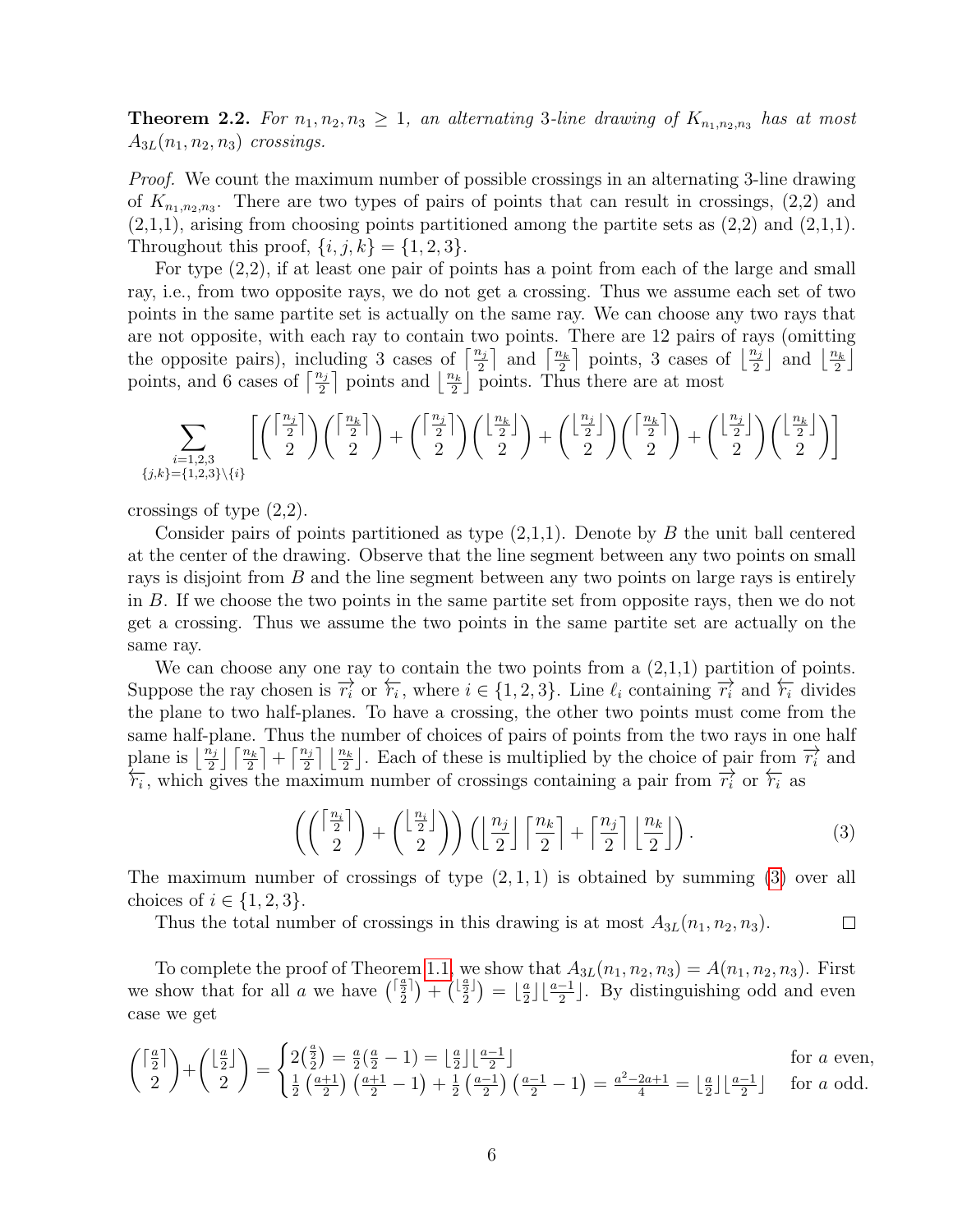Next we show  $\lfloor \frac{a}{2} \rfloor$  $\frac{a}{2}$ ]  $\lceil \frac{b}{2} \rceil$  +  $\lceil \frac{a}{2}$  $\frac{a}{2}$ ]  $\lfloor \frac{b}{2} \rfloor = \lfloor \frac{ab}{2}$  $\frac{ab}{2}$ . Again, we distinguish cases by the parity of a and b and obtain

$$
\left\lfloor \frac{a}{2} \right\rfloor \left\lceil \frac{b}{2} \right\rceil + \left\lceil \frac{a}{2} \right\rceil \left\lfloor \frac{b}{2} \right\rfloor = \begin{cases} \frac{a}{2} \left( \left\lceil \frac{b}{2} \right\rceil + \left\lfloor \frac{b}{2} \right\rfloor \right) = \frac{ab}{2} = \left\lfloor \frac{ab}{2} \right\rfloor & \text{for } a \text{ even,} \\ \frac{(a-1)(b+1)}{4} + \frac{(a+1)(b-1)}{4} = \frac{2ab-2}{4} = \left\lfloor \frac{ab}{2} \right\rfloor & \text{for } a, b \text{ odd.} \end{cases}
$$

Using these two observations it is straightforward to show  $A(n_1, n_2, n_3) = A_{3L}(n_1, n_2, n_3)$ . The assertion that  $\overline{\text{cr}}(K_{n_1,n_2,n_3}) \leq A(n_1,n_2,n_3)$  then follows from Theorem [2.2.](#page-5-1) This completes the proof of Theorem [1.1.](#page-2-2)

Next we prove Theorem [1.2,](#page-2-0) i.e.,  $0.666A(n, n, n) \leq c r(K_{n,n,n})$  for large n.

*Proof.* It is known that  $cr(K_{2,3,n}) = 4 \left\lfloor \frac{n}{2} \right\rfloor$  $\frac{n}{2} \left[ \frac{n-1}{2} \right] + n$  (see [\[2\]](#page-9-1)). So each copy of  $K_{2,3,n}$  in  $K_{n,n,n}$ has approximately  $n^2$  crossings. The number of copies of  $K_{2,3,n}$  in  $K_{n,n,n}$  is 6 $\binom{n}{2}$  $\binom{n}{2}\binom{n}{3}\binom{n}{n}$ , where the factor of 6 comes from choosing which of the three partite sets in  $K_{n,n,n}$  is used for the 2, which for the 3, and which for the *n*. Thus we count about  $(n^2)$   $\left(6 \cdot \frac{n^2}{2}\right)$  $\frac{n^2}{2} \cdot \frac{n^3}{6}$ 6  $=\frac{1}{2}$  $\frac{1}{2}n^7$  crossings (counting each crossing multiple times).

The number of times a crossing gets counted varies with whether the end points are partitioned of type  $(2,2)$  or type  $(2,1,1)$ . For type  $(2,2)$ , we can arrange the  $K_{2,3,n}$  among the three partite sets as  $(2,2,0)$ ,  $(2,0,2)$ , or type  $(0,2,2)$ , and in each case there are 2 choices. Thus a crossing of type (2,2) is counted

$$
2\left[\binom{n-2}{0}\binom{n-2}{1}\binom{n}{n}+\binom{n-2}{0}\binom{n}{3}\binom{n-2}{n-2}+\binom{n}{2}\binom{n-2}{1}\binom{n-2}{n-2}\right] \approx
$$
  
2\left[n+\frac{n^3}{6}+\frac{n^3}{2}\right] \approx \frac{4n^4}{3}

times.

For type  $(2,1,1)$ , we can arrange the  $K_{2,3,n}$  among the three partite sets as  $(2,1,1)$ ,  $(1,2,1)$ , or type  $(1,1,2)$ , and in each case there are 2 choices. Thus a crossing of type  $(2,1,1)$  is counted

$$
2\left[\binom{n-2}{0}\binom{n-1}{2}\binom{n-1}{n-1}+\binom{n-1}{1}\binom{n-2}{n-1}+\binom{n-1}{1}\binom{n-1}{2}\binom{n-1}{n-2}\right] \approx
$$
  
2\left[\frac{n^2}{2}+n^2+\frac{n^3}{2}\right] \approx n^3

times.

Since  $\frac{4n^3}{3} > n^3$  and  $A(n, n, n) \approx \frac{9}{16}n^4$ , asymptotically we have at least

$$
\frac{\frac{1}{2}n^7}{\frac{4n^3}{3}} = \frac{3}{8}n^4 = \frac{2}{3}\left(\frac{9}{16}n^4\right) = \frac{2}{3}A(n,n,n) > 0.666A(n,n,n)
$$

crossings.

 $\Box$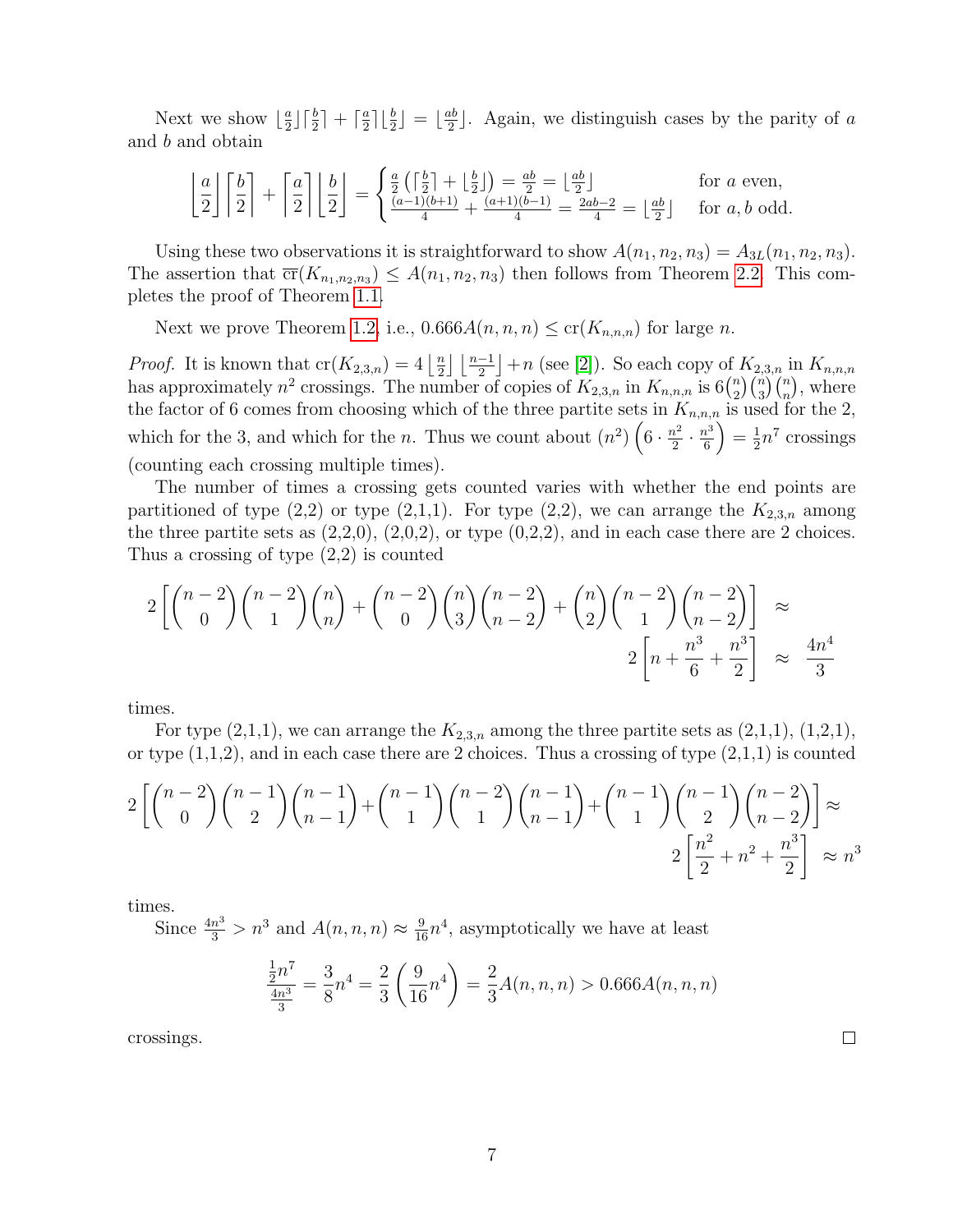Remark 2.3. We point out that the counting method used in the proof of Theorem [1.2](#page-2-0) has a structural limitation. We use the count number for a  $(2,2)$  partition as the number of times a  $K_{2,3,n}$  is counted (because it is the larger), even though we know that asymptotically 2/3 of the crossings in an alternating 3-line drawing of  $K_{n,n,n}$  are of type  $(2,1,1)$  rather than  $(2,2)$ . So even with the assumption that  $cr(K_{n,n,n}) = A(n,n,n)$ , this method cannot be expected to produce a lower bound of  $cA(n, n, n)$  with c close to 1.

Finally we prove Theorem [1.3,](#page-2-1) i.e.,  $0.973A(n, n, n) \leq \overline{\text{cr}}(K_{n,n,n})$  for large n. The proof uses flag algebras, a method developed by Razborov [\[13\]](#page-10-6). A brief explanation of this technique specific to its use in our proof can also be found in Appendix [A.](#page-11-0) We use an approach similar to the technique Norin and Zwols [\[12\]](#page-10-7) used to show that  $0.905Z(m,n) \leq cr(K_{m,n});$ however, we restrict our attention to rectilinear drawings.

*Proof.* For sufficiently large n, we first use flag algebra to methods show that in any rectilinear drawing of  $K_{n,n,n}$  the average number of crossings over all the copies of  $K_{3,2,2}$  that appear in  $K_{n,n,n}$  is greater than 5.6767. In our application, we record in flags crossings and tripartitions. We ignore rest of the embedding.

Let G be a tripartite graph on n vertices with a rectilinear drawing. A corresponding flag  $F_G$  on *n* vertices V contains a function  $\varrho_1 : V \to \{0, 1, 2\}$ , which records the partition of the vertices, and a function  $\varrho_2: V^4 \to \{0, 1\}$ , which record crossings. We define  $\varrho_2(a_1, a_2, b_1, b_2) =$ 1 if the vertices of G corresponding to  $a_1$  and  $a_2$  form an edge of G that crosses an edge of G formed by  $b_1$  and  $b_2$ , and 0 otherwise.

We use flags on 7 vertices obtained from rectilinear drawings of  $K_{3,2,2}$  (so  $m = 7$  in Equation [\(4\)](#page-11-1) in Appendix [A\)](#page-11-0). All rectilinear drawings of  $K<sub>7</sub>$  were obtained by Aichholzer, Aurenhammer and Krasser [\[1\]](#page-9-2). The drawings give us 6595 flags. We generate 42 types, which leads to 42 equations like [\(5\)](#page-12-0) in Appendix [A.](#page-11-0) The optimal linear combination of these equations is computed by CSDP [\[5\]](#page-9-3), an open source semidefinite program solver. CSDP is a numerical solver that provides a positive semidefinite matrix M of floating point numbers. We round the matrix M in Sage [\[17\]](#page-10-8) to a positive semidefinite matrix  $Q$  with rational entries. The rounding is done by decomposing  $M = U<sup>T</sup>DU$  (where D is a diagonal matrix of eigenvalues and  $U$  is a real orthogonal matrix of eigenvectors), rounding the entries of D and U to rational matrices  $\hat{D}$  and  $\hat{U}$ , and constructing matrix  $Q = \hat{U}^T \hat{D} \hat{U}$ . Then we use Q to compute the resulting bound  $1419186177261/250000000000 > 5.6767$ . Software needed to perform the whole computation is available at [https://orion.math.iastate.](https://orion.math.iastate.edu/lidicky/pub/knnn) [edu/lidicky/pub/knnn](https://orion.math.iastate.edu/lidicky/pub/knnn).

In a complete graph on 7 vertices, the number of 4-tuples of points is  $\binom{7}{4}$  $_{4}^{7}$  = 35. Thus the 'density' of crossings in  $K_{3,2,2}$  is at least  $\frac{5.6767}{35}$ . The graph  $K_{n,n,n}$  must have at least this density times the number of 4-tuples, and the number of 4-tuples is  $\binom{3n}{4}$  $\binom{3n}{4} \approx \frac{81n^4}{24}$ . Since  $A(n, n, n) \approx \frac{9n^4}{16}$ , asymptotically

$$
\overline{\text{cr}}(K_{n,n,n}) > \left(\frac{5.6767}{35}\right) \left(\frac{81n^4}{24}\right) \approx \left(\frac{5.6767}{35}\right) 6A(n,n,n) > .973A(n,n,n). \qquad \Box
$$

**Remark 2.4.** The flag algebra method just applied to  $\overline{\text{cr}}(K_{n,n,n})$  with  $n \to \infty$  will also work for  $\overline{\text{cr}}(K_{n_1,n_2,n_3})$  where  $n_i \to \infty$  for all  $i = 1, 2, 3$ .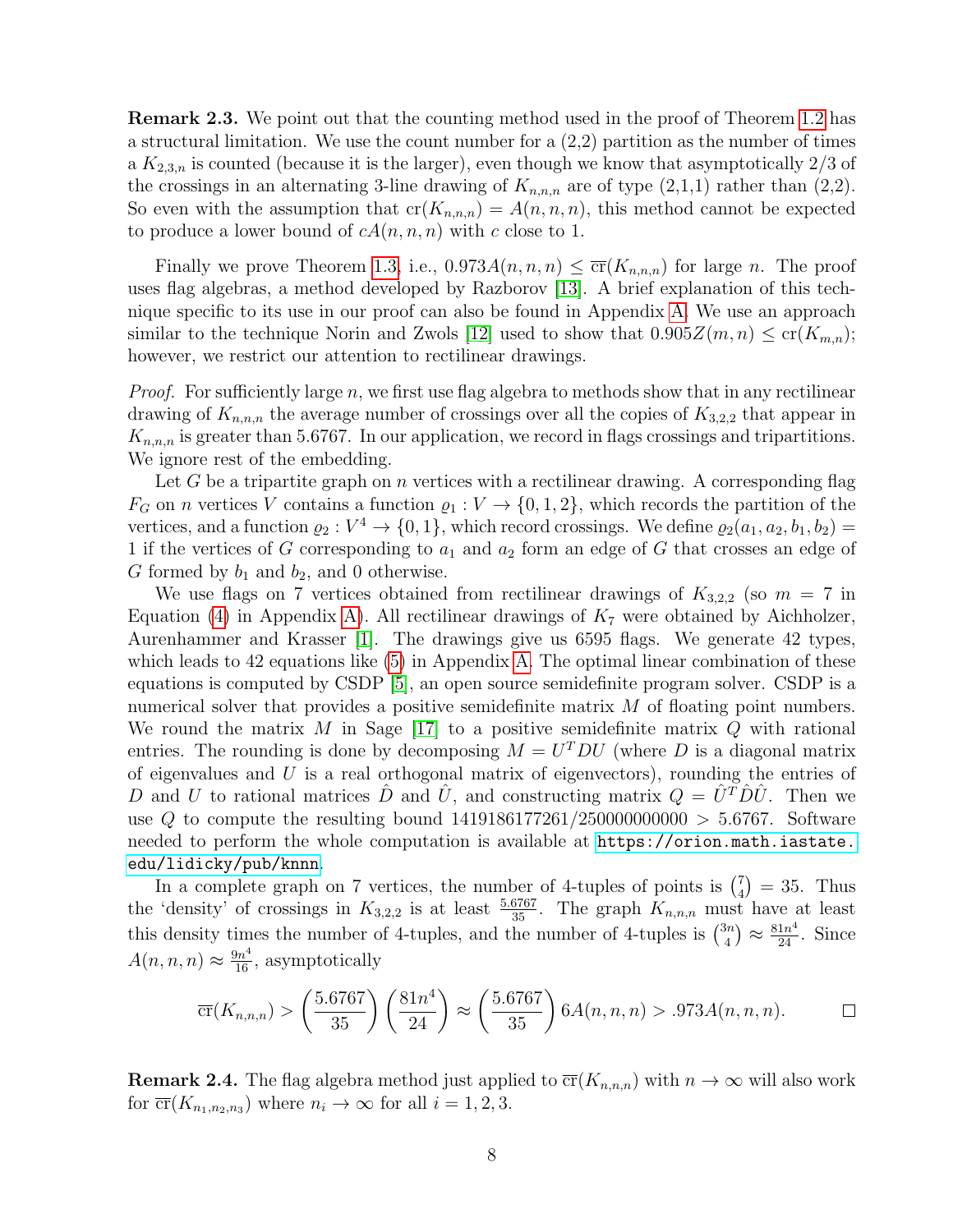## <span id="page-8-0"></span>3 Proof of Theorem [1.7](#page-3-2)

We need a preliminary lemma.

<span id="page-8-1"></span>Lemma 3.1. In a random geodesic spherical drawing of a pair of disjoint edges, the probability that the pair crosses is  $\frac{1}{8}$ .

Proof. A pair of edges is determined by two sets of endpoints. Each set of two endpoints determines a great circle, and these two great circles intersect in two antipodal points. These two antipodal points of intersection are the potential crossing points, and a crossing occurs if and only if both edges include the same antipodal point. Notice that first picking two great circles uniformly at random, and then picking two points uniformly at random from each of the great circles is equivalent to picking two pairs of points uniformly at random from the sphere. Therefore, for each set of two endpoints, the probability that the great circle geodesic between them includes one of the two antipodal points is  $\frac{1}{2}$ , so the probability that both edges include an antipodal point is  $\frac{1}{4}$ . Half the time these are the same antipodal point.  $\Box$ 

We are now ready to prove Theorem [1.7,](#page-3-2) i.e.,  $\lim_{n\to\infty} \frac{s(r,n)}{CR(\sqrt{r}\sqrt{n})}$  $\frac{s(r,n)}{\text{CR}(\sqrt{r}\ \overline{K_n})} = \zeta(r).$ 

Proof. The probability of getting a crossing among four points in a geodesic spherical drawing of  $\bigvee^r \overline{K_n}$  depends on how the points are partitioned among the partite sets, because different partitions of four points have different numbers of pairs of disjoint edges. Define three types of partitions of four points, classified by the number of pairs (of disjoint edges) produced. **Type A** 0 pairs: The four points are partitioned among partite sets as (4) or (3,1). Let  $\alpha_r$ denote the probability that four randomly chosen points in  $\bigvee^r K_n$  are of this type. **Type B** 2 pairs: The four points are partitioned among partite sets as  $(2,2)$  or  $(2,1,1)$ . Let  $\beta_r$  denote the probability that four randomly chosen points in  $\sqrt{K_n}$  are of this type. **Type C** 3 pairs: The four points are partitioned among partite sets as  $(1,1,1,1)$ . Let  $\gamma_r$ denote the probability that four randomly chosen points in  $\sqrt{r K_n}$  are of this type.

We assume that n is large relative to r, so we can ignore the difference between  $n-1$ and  $n$ , etc., and we focus only on which partite sets are chosen. For Type C we must choose four distinct partite sets, so  $\gamma_r = \frac{r(r-1)(r-2)(r-3)}{r^4}$  $\frac{(r-2)(r-3)}{r^4} = \frac{(r-1)(r-2)(r-3)}{r^3}$  $\frac{(-2)(r-3)}{r^3}$ . For Type A there are two choices. For partition (4) the probability is  $\frac{1}{r^3}$ . To determine the probability of partition  $(3,1)$  we count the ways that we can choose 4 partite sets with 3 of them being the same set (which we call a  $(3,1)$  choice), and divide by  $r^4$  = the number of all possible arrangements of four points into r partite sets. A  $(3,1)$  choice can be made by first choosing two distinct partite sets (there are  $r(r-1)$  ways to select the two, with the first choice to appear 3 times) and then indicating the order of these partite sets (there are four different orders, determined by where the singleton is placed in the order). So the probability is  $\frac{4r(r-1)}{r^4} = \frac{4(r-1)}{r^3}$  $rac{r-1}{r^3}$ . Thus  $\alpha_r = \frac{4(r-1)}{r^3}$  $\frac{r-1)}{r^3}+\frac{1}{r^3}$  $\frac{1}{r^3} = \frac{4r-3}{r^3}$  $\frac{r-3}{r^3}$ . Then  $\beta_r = 1 - \alpha_r - \gamma_r$ .

Let q be the number of 4-tuples of points. By Lemma [3.1,](#page-8-1) the expected number of crossings in a geodesic spherical drawing is  $\frac{1}{8}$  the number of pairs of disjoint edges, and the number of pairs is

$$
(3\gamma_r + 2\beta_r)q = (3\gamma_r + 2(1 - \alpha_r - \gamma_r))q = (2 + \gamma_r - 2\alpha_r)q,
$$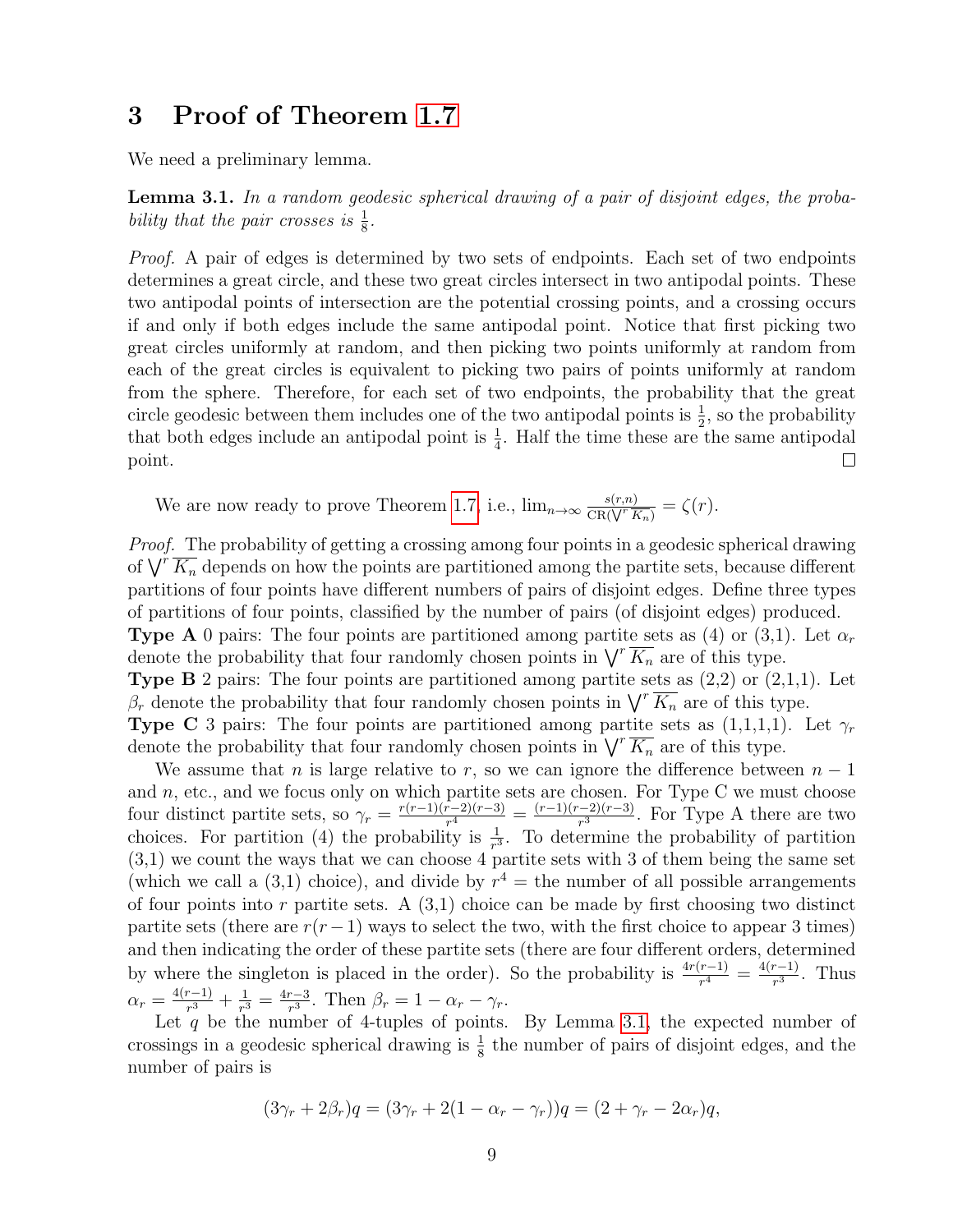so  $s(r, n) = \frac{1}{8}(2 + \gamma_r - 2\alpha_r)q$ . In the earlier described drawing that maximizes the number of crossings, every 4-tuple of Type B and C produces one crossing. There are  $(\beta_r + \gamma_r)q$  such 4-tuples, and therefore

$$
CR\left(\sqrt[r]{K_n}\right) = (\gamma_r + \beta_r)q = (1 - \alpha_r)q.
$$

Thus

$$
\lim_{n \to \infty} \frac{s(r, n)}{\text{CR}(\sqrt{r} \overline{K_n})} = \frac{\frac{1}{8}(2 + \gamma_r - 2\alpha_r)q}{(1 - \alpha_r)q}
$$
  
\n
$$
= \frac{2r^3 + (r - 1)(r - 2)(r - 3) - 2(4r - 3)}{8(r^3 - (4r - 3))}
$$
  
\n
$$
= \frac{3(r^2 - r)}{8(r^2 + r - 3)}
$$
  
\n
$$
= \zeta(r).
$$

#### Acknowledgments

This research began at the American Institute of Mathematics workshop Exact Crossing Numbers, and the authors thank AIM. The authors thank Sergey Norin for many helpful conversations during that workshop. This paper was finished while Hogben, Lidicky, and Young were general members in residence at the Institute for Mathematics and its Applications, and they thank IMA. The authors also thank NSF for their support of these institutes. The work of Gethner and Pfender is supported in part by their respective Simons Foundation Collaboration Grants for Mathematicians. The work of Lidicky is partially supported by NSF grant DMS-12660166.

### References

- <span id="page-9-2"></span>[1] O. Aichholzer, F. Aurenhammer, and H. Krasser. Enumerating order types for small point sets with applications. Order, 19: 265–281, 2002.
- <span id="page-9-1"></span>[2] K. Asano. The crossing number of  $K_{1,3,n}$  and  $K_{2,3,n}$ . Journal of Graph Theory, 10: 1–8, 1986.
- <span id="page-9-0"></span>[3] L. Beineke and R. Wilson. The early history of the brick factory problem. Mathematical Intelligencer, 32: 41–48, 2010.
- <span id="page-9-4"></span>[4] J. Balogh, P. Hu, B. Lidick´y, O. Pikhurko, B. Udvari, and J. Volec. Minimum number of monotone subsequences of length 4 in permutations. To appear in Combinatorics, Probability and Computing.
- <span id="page-9-3"></span>[5] B. Borchers. CSDP, A C library for semidefinite programming. Optimization Methods and Software, 11: 613–623, 1999.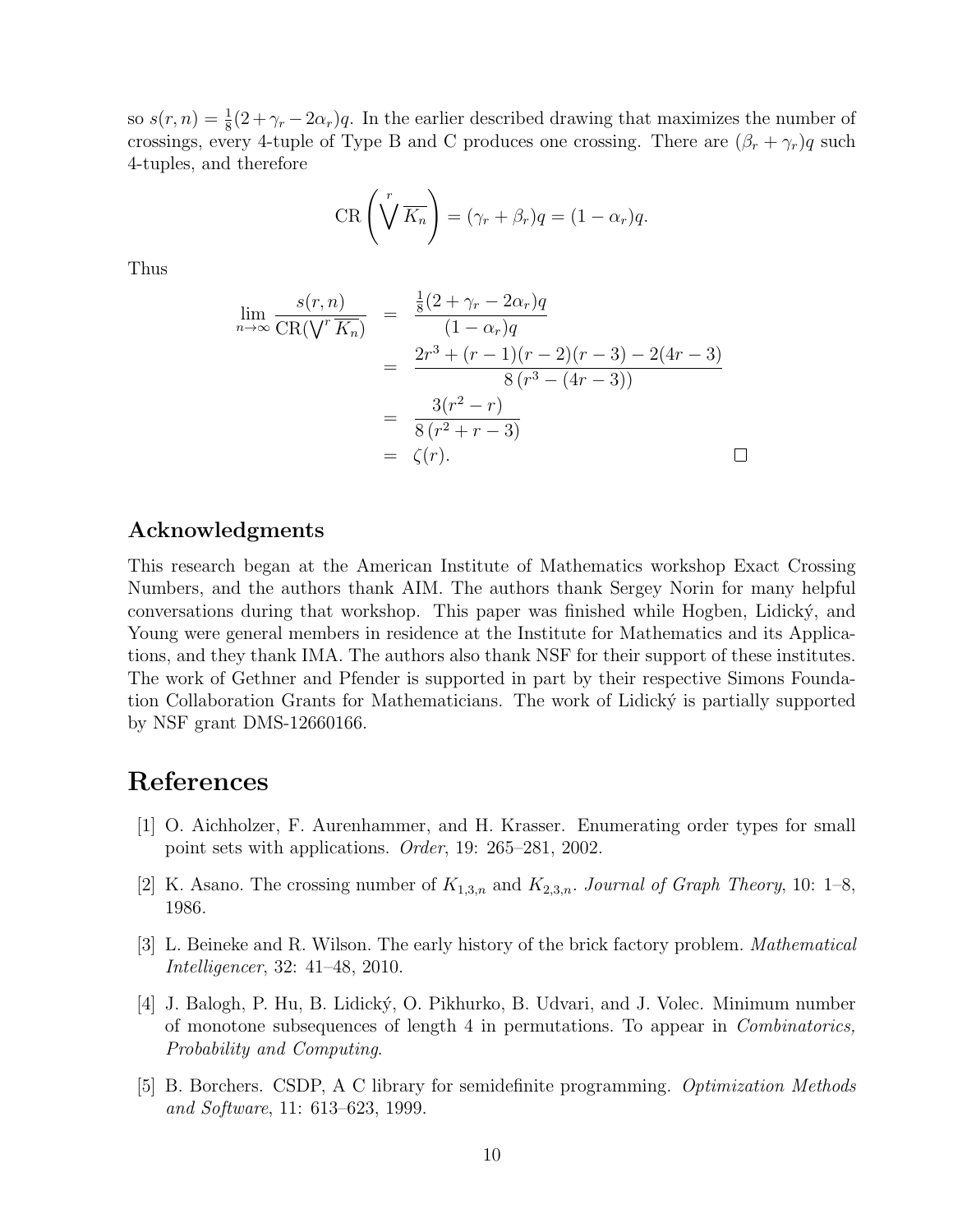- <span id="page-10-10"></span>[6] V. Falgas-Ravry and E. R. Vaughan. Applications of the semi-definite method to the Turán density problem for 3-graphs. *Combinatorics, Probability and Computing*, 22: 21–54, 2013.
- <span id="page-10-9"></span>[7] H. Hatami, J. Hladký, D. Kráľ, S. Norine, and A. Razborov. Non-three-colourable common graphs exist. Combinatorics, Probability and Computing, 21: 734–742, 2012.
- <span id="page-10-3"></span>[8] P. T. Ho. The crossing number of  $K_{1,m,n}$ . Discrete Mathematics, 308: 5996–6002, 2008.
- <span id="page-10-5"></span>[9] P. T. Ho. The crossing number of  $K_{2,4,n}$ . Ars Combinatorica, 109: 527–537, 2013.
- <span id="page-10-4"></span>[10] Y. Huang and T. Zhao. The crossing number of  $K_{1,4,n}$ . Discrete Mathematics, 308: 1634–1638, 2008.
- <span id="page-10-11"></span>[11] D. Kráľ, L. Mach, and J.-S. Sereni. A new lower bound based on Gromov's method of selecting heavily covered points. Discrete Computational Geometry, 48: 487–498, 2012.
- <span id="page-10-7"></span>[12] S. Norin. Turán's brickyard problem and flag algebras. Talk at *Geometric and topo*logical graph theory workshop, Banff International Research Station, 2013. Video available at [http://www.birs.ca/events/2013/5-day-workshops/13w5091/videos/](http://www.birs.ca/events/2013/5-day-workshops/13w5091/videos/watch/201310011538-Norin.mp4) [watch/201310011538-Norin.mp4](http://www.birs.ca/events/2013/5-day-workshops/13w5091/videos/watch/201310011538-Norin.mp4).
- <span id="page-10-6"></span>[13] A. A. Razborov. Flag algebras. Journal of Symbolic Logic, 72: 1239–128, 2007.
- <span id="page-10-12"></span>[14] A. A. Razborov. Flag algebras: an interim report, 2013. To appear in the *Erdös* Centennial Volume, preliminary text available at [http://people.cs.uchicago.edu/](http://people.cs.uchicago.edu/~razborov/files/flag_survey.pdf) [~razborov/files/flag\\_survey.pdf](http://people.cs.uchicago.edu/~razborov/files/flag_survey.pdf).
- <span id="page-10-14"></span>[15] A. A. Razborov. What is . . . a flag algebra? Notices American Mathematical Society, 60 :1324–1327, 2013.
- <span id="page-10-2"></span>[16] R. B. Richter and C. Thomassen. Relations Between Crossing Numbers of Complete and Complete Bipartite Graphs. The American Mathematical Monthly, 104: 131–137, 1997.
- <span id="page-10-8"></span>[17] W. Stein et al. Sage Mathematics Software (Version 6.4), 2014. The Sage Development Team, <http://www.sagemath.org>.
- <span id="page-10-0"></span>[18] P. Turán. A note of welcome. Journal of Graph Theory, 1: 7–9, 1977.
- <span id="page-10-13"></span>[19] E. R. Vaughan. Flagmatic software. Available at <http://flagmatic.org/>.
- <span id="page-10-1"></span>[20] K. Zarankiewicz. On a problem of P. Turan concerning graphs. Fundamenta Mathematicae 41: 137–14, 1954.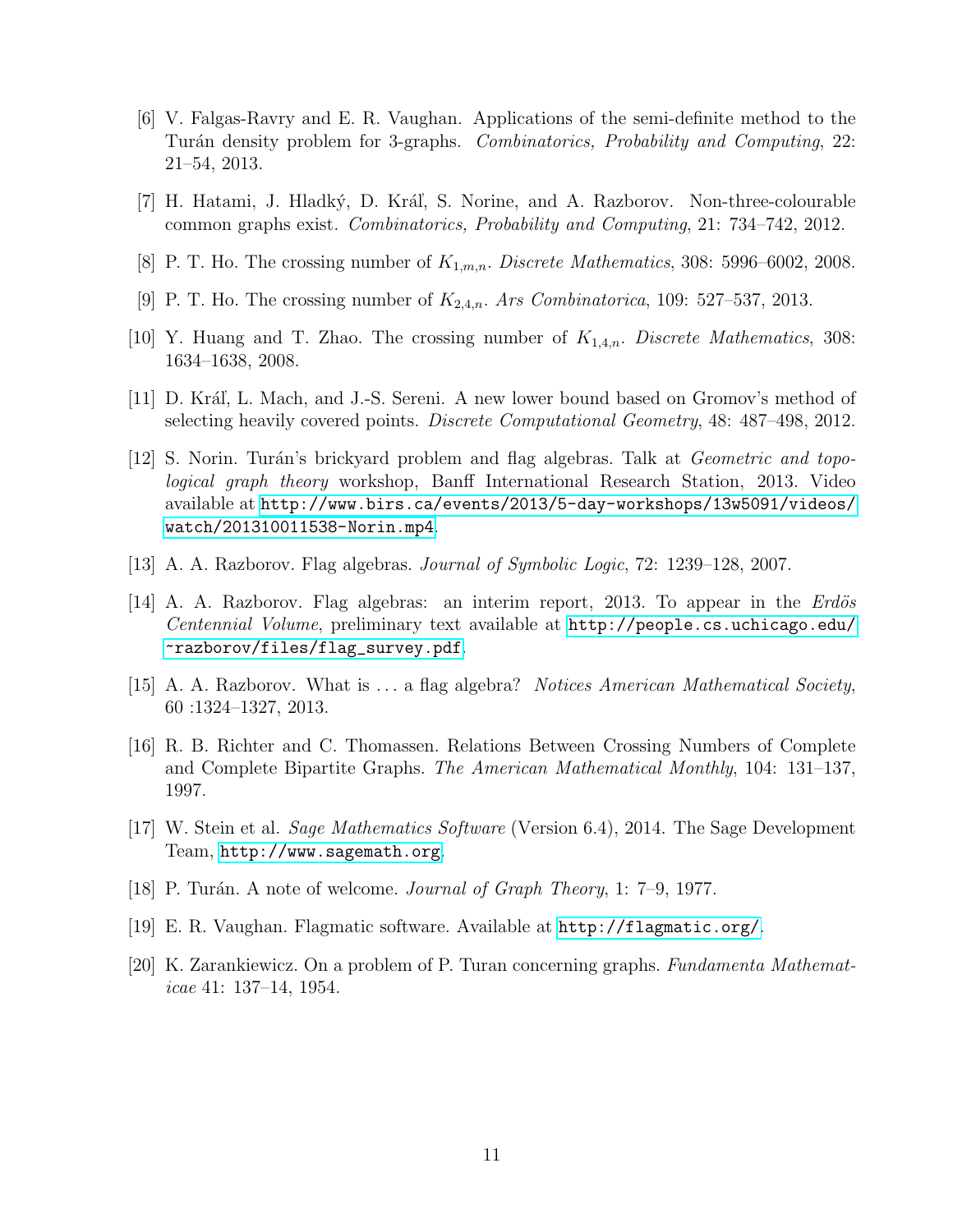## <span id="page-11-0"></span>A Flag Algebras

The theory of flag algebras is a recent framework developed by Razborov [\[13\]](#page-10-6). The method was designed to attack Turán and subgraph density problems in extremal combinatorics and has been applied to graphs [\[7\]](#page-10-9), hypergraphs [\[6\]](#page-10-10), geometry [\[11\]](#page-10-11), permutations [\[4\]](#page-9-4), and crossing numbers [\[12\]](#page-10-7), to name some. For more applications see a recent survey by Razborov [\[14\]](#page-10-12).

Use of flag algebra methods usually depends on a computer program that generates a large semidefinite program, which can be solved by an available solver. The method is in some cases automated by Flagmatic [\[19\]](#page-10-13). However, Flagmatic does not support counting crossings. Hence we developed our own software, available at [https://orion.math.iastate.edu/](https://orion.math.iastate.edu/lidicky/pub/knnn) [lidicky/pub/knnn](https://orion.math.iastate.edu/lidicky/pub/knnn); our use of this software is described in the proof of Theorem [1.3.](#page-2-1)

Rather than attempt to give a formal setup of the framework of flag algebras, this introduction is intended to give the reader enough background to understand how we apply the method to prove Theorem 1.3. For a formal description of the method, involving the algebra of linear combinations of non-negative homomorphisms, see Rasborov [\[15\]](#page-10-14).

### A.1 Densities

Let G be a large graph on n vertices and let  $d_P(G)$  be the density of property P in G. In our case, the property P is a crossing. We can compute  $d_P(G)$  by computing  $d_P(H)$  for all possible graphs H on m vertices, where  $m \ll n$ , and then count how often H appears in G. We denote the density of H in G by  $d_H(G)$ , which is the same as the probability that m vertices of G selected uniformly at random induce a copy of  $H$ . This gives the following equality,

<span id="page-11-1"></span>
$$
d_P(G) = \sum_{|V(H)| = m} d_P(H) d_H(G).
$$
\n(4)

Therefore, depending on how we are optimizing, we attain one of the following inequalities,

$$
\min_{|V(H)|=m} d_P(H) \le d_P(G) \le \max_{|V(H)|=m} d_P(H).
$$

In general, these bounds tend to be rather weak, so flag algebras are used to improve inequalities on  $d_H(G)$ . Assuming there exists the linear inequality

$$
0 \leq \sum_{|V(H)|=m} c_H d_H(G),
$$

then

$$
d_P(G) \ge \sum_{|V(H)|=m} (d_P(H) - c_H) d_H(G) \ge \min_{|V(H)|=m} (d_P(H) - c_H).
$$

This may improve the bound if there are negative values for  $c_H$ . Semidefinite programming is used to determine these coefficients.